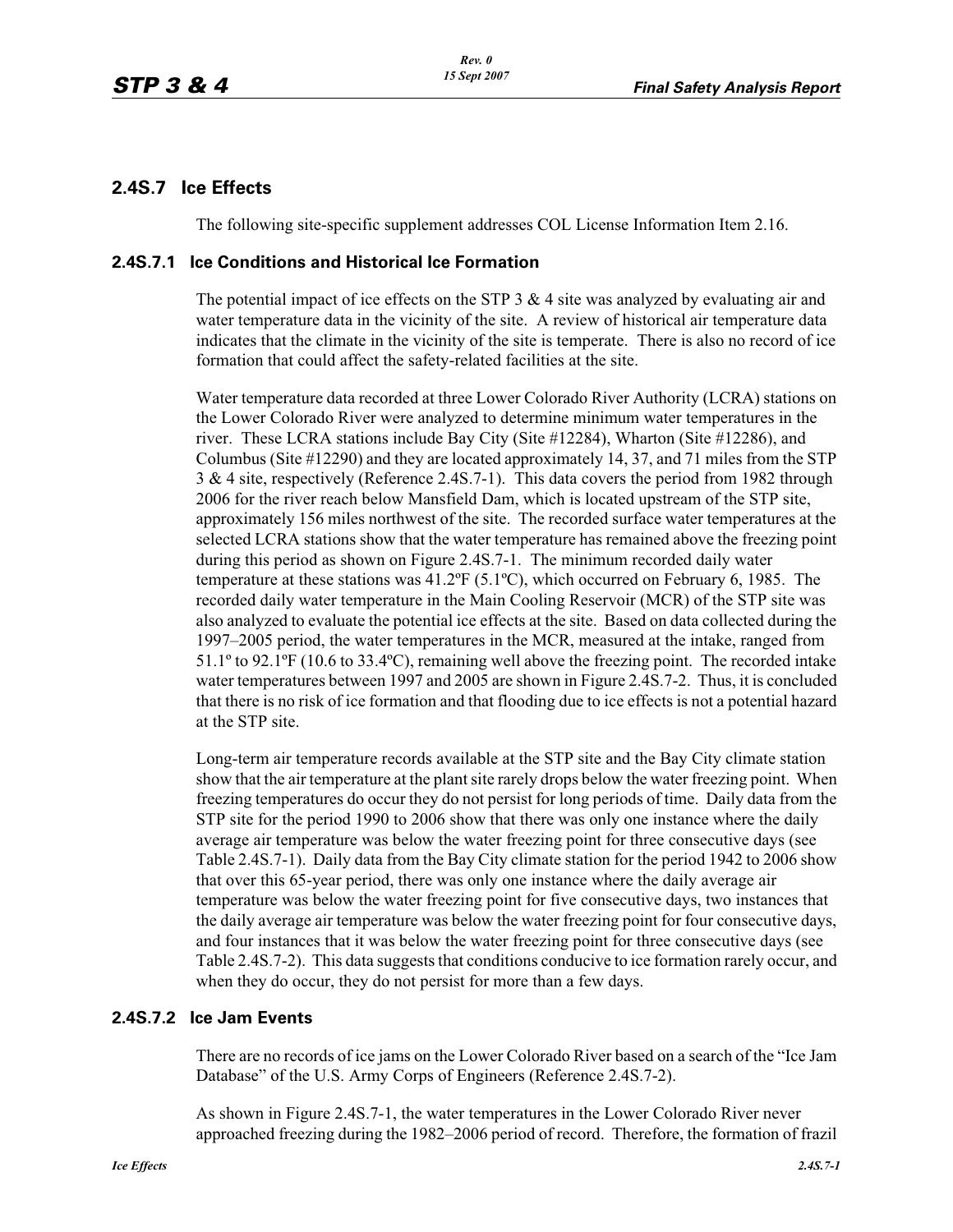and anchor ice at the river intake to the Reservoir Makeup Pumping Facility is highly unlikely. In addition, the large dams and reservoirs on the Colorado River located upstream of the STP site reduce the possibility of any surface ice or ice flows moving downstream.

### **2.4S.7.3 Effect of Ice on Cooling Water Systems**

The ultimate heat sink (UHS) for STP 3  $\&$  4 consists of a storage basin and mechanical draft cooling towers. The basin contains adequate inventory to meet the cooling requirements for 30 days following a design basis accident without receiving any makeup water. The UHS and Reactor Service Water (RSW) systems are designed to remove heat from the closed loop Reactor Building Cooling Water system and dissipate the gained heat to the atmosphere during normal; hot standby, normal shutdown, startup, loss of preferred power, and emergency shutdown operating modes. The UHS is designed with a provision to bypass the cooling tower during cold weather operation. Ice formation in the basin is not expected to occur since the system is in service during the above operating modes and the climate in the vicinity of the site is temperate.

If conditions were to occur that could lead to ice formation in the storage basin, operational controls together with system design features would prevent any potential ice formation in the tower basins as discussed in Subsection 9.2.5.

#### **2.4S.7.4 References**

- 2.4S.7-1 Lower Colorado River Authority (LCRA), website on water quality information for the entire Colorado River Basin. Available at http://waterquality.lcra.org/, accessed February 15, 2007.
- 2.4S.7-2 "Ice Jam Database," U.S. Army Corps of Engineers, Cold Region Research and Engineering Laboratory (CRREL). Available at http://www.crrel. usace.army.mil/ierd/ijdb/, accessed February 10, 2007.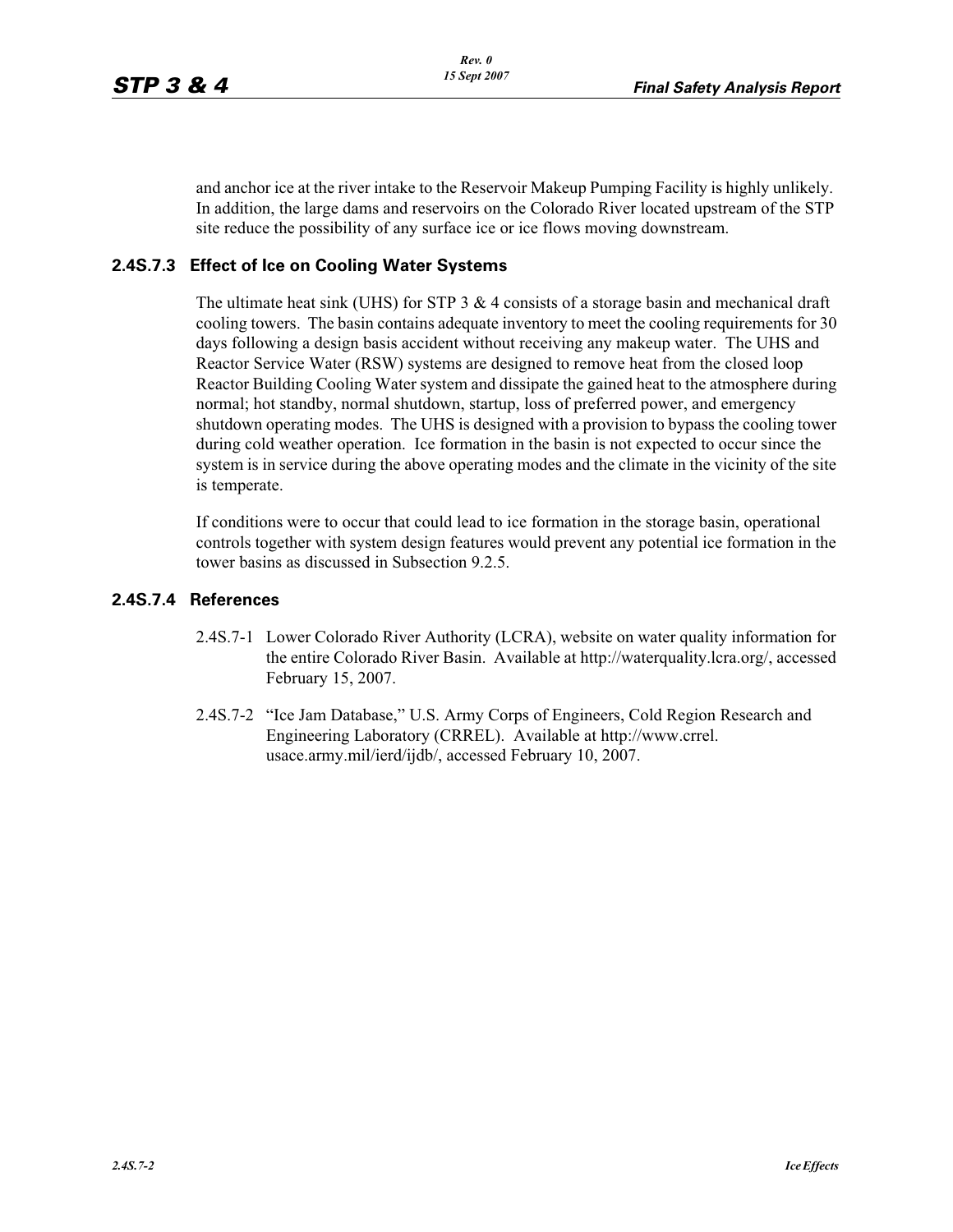|                | <b>Lowest Average Daily</b><br><b>Temperature</b> |        | <b>Date Lowest</b><br><b>Average Daily</b> | No. of<br><b>Consecutive</b>   | <b>Total No. of</b>            |
|----------------|---------------------------------------------------|--------|--------------------------------------------|--------------------------------|--------------------------------|
| Year           | °F                                                | °C     | <b>Temperature</b><br><b>Occurred</b>      | <b>Freezing</b><br><b>Days</b> | <b>Freezing</b><br><b>Days</b> |
| 1990           | 27.2                                              | $-2.6$ | 12/21/90                                   | $\overline{2}$                 | $\overline{2}$                 |
| 1991           | 35.6                                              | 2.0    | 12/15/91                                   | 0                              | $\mathbf 0$                    |
| 1992           | 42.1                                              | 5.6    | 7/11/92                                    | 0                              | 0                              |
| 1993           | 35.9                                              | 2.2    | 10/25/93                                   | 0                              | $\mathbf 0$                    |
| 1994           | 39.7                                              | 4.3    | 12/1/94                                    | 0                              | 0                              |
| 1995           | 37.3                                              | 3.0    | 11/8/95                                    | 0                              | 0                              |
| 1996           | 26.4                                              | $-3.1$ | 1/8/96                                     | 3                              | 4                              |
| 1997           | 30.9                                              | $-0.6$ | 1/13/97                                    | 0                              | $\mathbf{1}$                   |
| 1998           | 35.5                                              | 1.9    | 12/25/98                                   | 0                              | 0                              |
| 1999           | 36.3                                              | 2.4    | 1/4/99                                     | 0                              | $\mathbf 0$                    |
| 2000           | 36.6                                              | 2.5    | 12/12/00                                   | 0                              | $\mathbf 0$                    |
| 2001           | 34.3                                              | 1.3    | 1/3/01                                     | 0                              | 0                              |
| 2002           | 35.5                                              | 1.9    | 1/2/02                                     | 0                              | $\pmb{0}$                      |
| 2003           | 37.4                                              | 3.0    | 2/24/03                                    | 0                              | 0                              |
| 2004           | 32.6                                              | 0.4    | 12/24/04                                   | 0                              | $\mathbf 0$                    |
| 2005           | 42.2                                              | 5.7    | 1/22/05                                    | 0                              | $\overline{0}$                 |
| 2006           | 38.6                                              | 3.7    | 2/18/06                                    | 0                              | $\mathbf 0$                    |
| Average (days) |                                                   |        |                                            | 0.3                            | 0.4                            |

## **Table 2.4S.7-1 Lowest Average Daily Temperature and Number of Days with Average Daily Temperature below Freezing at STP Site**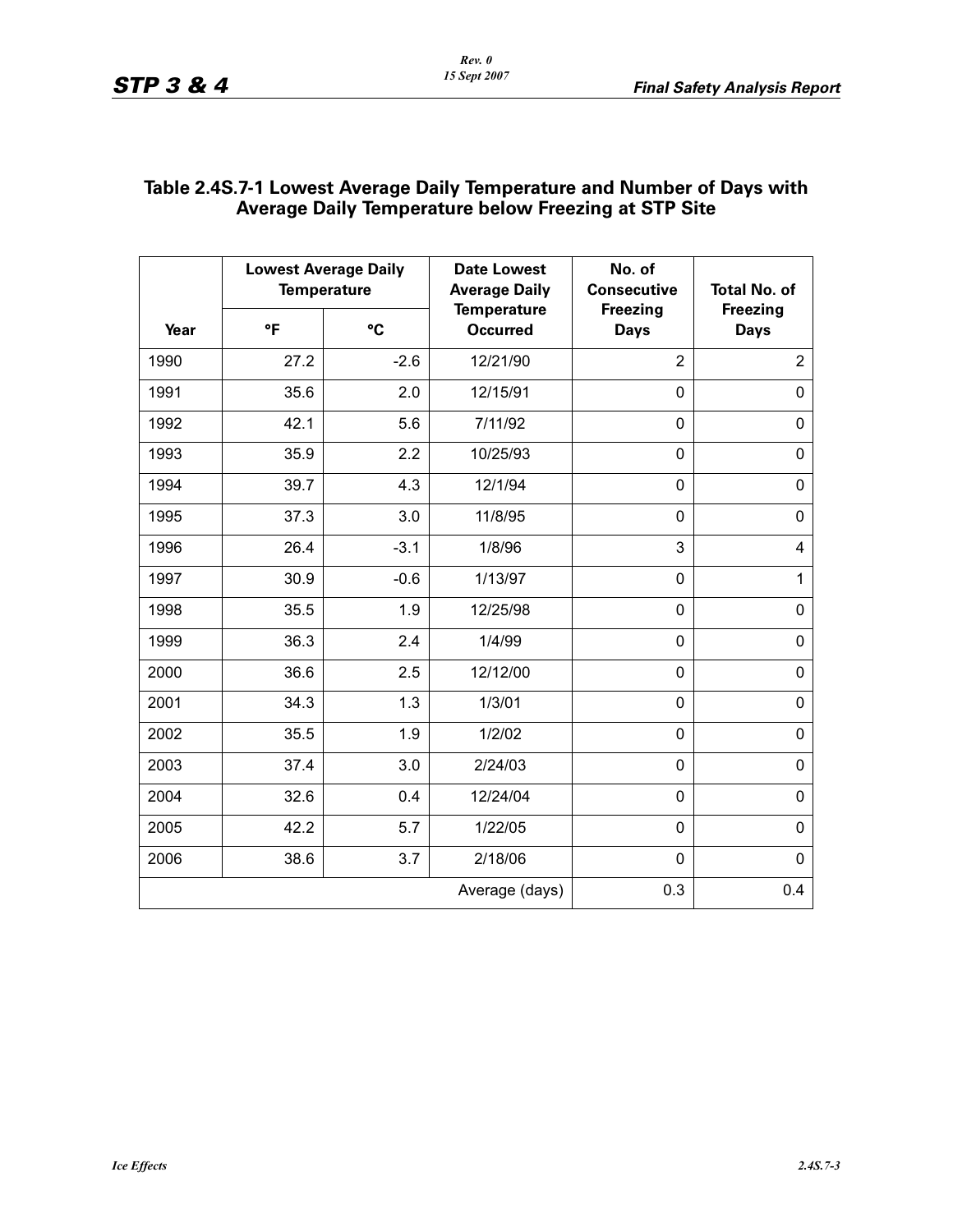|      | <b>Lowest Average Daily</b><br><b>Temperature</b> |              | <b>Date Lowest</b><br><b>Average Daily</b> | No. of<br><b>Consecutive</b>   | <b>Total No. of</b>            |
|------|---------------------------------------------------|--------------|--------------------------------------------|--------------------------------|--------------------------------|
| Year | $^{\circ}$ F                                      | $^{\circ}$ C | <b>Temperature</b><br><b>Occurred</b>      | <b>Freezing</b><br><b>Days</b> | <b>Freezing</b><br><b>Days</b> |
| 1942 | 40.5                                              | 4.7          | 12/28/1942                                 | 0                              | 0                              |
| 1943 | 31.5                                              | $-0.3$       | 1/26/1943                                  | 0                              | $\mathbf{1}$                   |
| 1944 | 35.5                                              | 1.9          | 1/14/1944                                  | $\mathbf 0$                    | 0                              |
| 1945 | 35.5                                              | 1.9          | 12/20/1945                                 | 0                              | 0                              |
| 1946 | 34.5                                              | 1.4          | 12/30/1946                                 | $\pmb{0}$                      | $\pmb{0}$                      |
| 1947 | 28                                                | $-2.2$       | 1/4/1947                                   | 1                              | $\overline{2}$                 |
| 1948 | 25.5                                              | $-3.6$       | 1/29/1948                                  | 3                              | 5                              |
| 1949 | 25.5                                              | $-3.6$       | 1/30/1949                                  | $\pmb{0}$                      | $\mathbf{1}$                   |
| 1950 | 28.5                                              | $-1.9$       | 12/7/1950                                  | 0                              | $\mathbf{1}$                   |
| 1951 | 20                                                | $-6.7$       | 2/2/1951                                   | 3                              | 5                              |
| 1952 | 42                                                | 5.6          | 11/30/1952                                 | $\pmb{0}$                      | 0                              |
| 1953 | 30.5                                              | $-0.8$       | 12/24/1953                                 | $\pmb{0}$                      | $\mathbf{1}$                   |
| 1954 | 30                                                | $-1.1$       | 1/22/1954                                  | 0                              | $\mathbf{1}$                   |
| 1955 | 36                                                | 2.2          | 3/27/1955                                  | $\pmb{0}$                      | $\pmb{0}$                      |
| 1956 | 34                                                | 1.1          | 2/4/1956                                   | $\pmb{0}$                      | 0                              |
| 1957 | 33                                                | 0.6          | 1/17/1957                                  | 0                              | 0                              |
| 1958 | 30                                                | $-1.1$       | 2/13/1958                                  | $\pmb{0}$                      | $\mathbf{1}$                   |
| 1959 | 29.5                                              | $-1.4$       | 1/5/1959                                   | $\pmb{0}$                      | $\mathbf{1}$                   |
| 1960 | 33                                                | 0.6          | 2/25/1960                                  | 0                              | 0                              |
| 1961 | 34.5                                              | 1.4          | 1/29/1961                                  | $\pmb{0}$                      | $\pmb{0}$                      |
| 1962 | 22.5                                              | $-5.3$       | 1/11/1962                                  | 1                              | $\overline{2}$                 |
| 1963 | 24.5                                              | $-4.2$       | 1/13/1963                                  | 3                              | $\overline{7}$                 |
| 1964 | 29.5                                              | $-1.4$       | 1/14/1964                                  | $\pmb{0}$                      | $\mathbf{1}$                   |
| 1965 | 34.5                                              | 1.4          | 2/25/1965                                  | 0                              | 0                              |
| 1966 | 28.5                                              | $-1.9$       | 1/30/1966                                  | 0                              | 1                              |
| 1967 | 33.5                                              | 0.8          | 2/7/1967                                   | 0                              | 0                              |
| 1968 | 34                                                | 1.1          | 1/8/1968                                   | $\pmb{0}$                      | 0                              |
| 1969 | 36                                                | 2.2          | 1/5/1969                                   | 0                              | 0                              |
| 1970 | 31                                                | $-0.6$       | 1/7/1970                                   | 0                              | 1                              |
| 1971 | 31.5                                              | $-0.3$       | 1/8/1971                                   | 0                              | $\mathbf{1}$                   |

## **Table 2.4S.7-2 Lowest Average Daily Temperature and Number of Days with Average Daily Temperature below Freezing at Bay City Climate Station**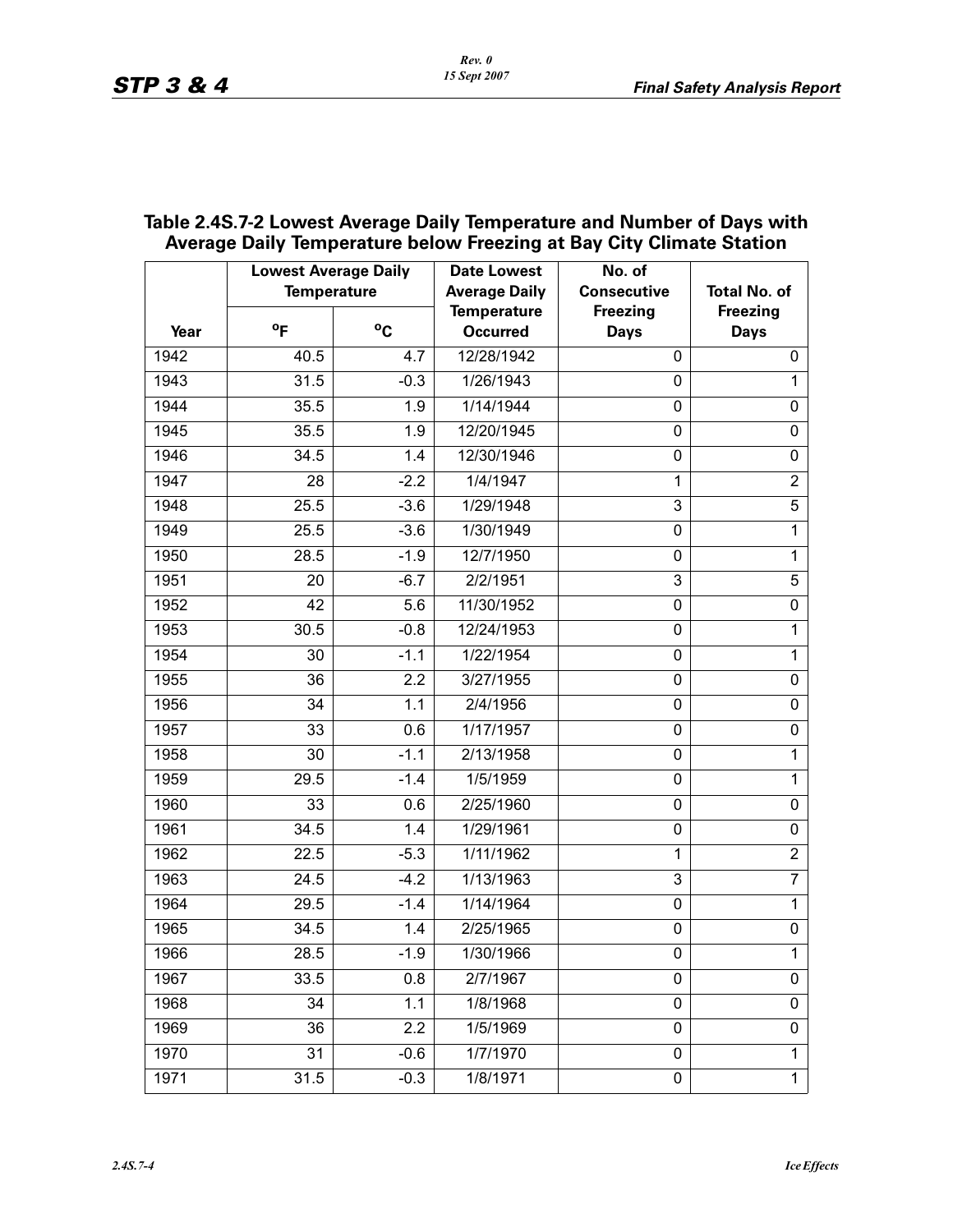# **Table 2.4S.7-3 Lowest Average Daily Temperature and Number of Days with Average Daily Temperature below Freezing at Bay City Climate Station (Continued)**

|      | <b>Lowest Average Daily</b><br><b>Temperature</b> |             | <b>Date Lowest</b><br><b>Average Daily</b> | No. of<br><b>Consecutive</b>   | <b>Total No. of</b>            |
|------|---------------------------------------------------|-------------|--------------------------------------------|--------------------------------|--------------------------------|
| Year | $^{\circ}$ F                                      | $\rm ^{o}C$ | <b>Temperature</b><br><b>Occurred</b>      | <b>Freezing</b><br><b>Days</b> | <b>Freezing</b><br><b>Days</b> |
| 1972 | 32                                                | 0.0         | 1/5/1972                                   | 0                              | 0                              |
| 1973 | 25.5                                              | $-3.6$      | 1/12/1973                                  | 4                              | 5                              |
| 1974 | 27                                                | $-2.8$      | 1/4/1974                                   | $\mathbf{0}$                   | 1                              |
| 1975 | 27.5                                              | $-2.5$      | 1/13/1975                                  | $\mathbf{0}$                   | 1                              |
| 1976 | 29.5                                              | $-1.4$      | 11/29/1976                                 | 0                              | 1                              |
| 1977 | 31.5                                              | $-0.3$      | 1/19/1977                                  | $\mathbf 0$                    | 1                              |
| 1978 | 28                                                | $-2.2$      | 1/21/1978                                  | 1                              | $\overline{2}$                 |
| 1979 | 26                                                | $-3.3$      | 1/2/1979                                   | 1                              | $\mathbf{3}$                   |
| 1980 | 31                                                | $-0.6$      | 3/2/1980                                   | $\mathbf{0}$                   | 1                              |
| 1981 | 30.5                                              | $-0.8$      | 2/12/1981                                  | $\mathbf{0}$                   | 1                              |
| 1982 | 27                                                | $-2.8$      | 1/14/1982                                  | 0                              | $\mathbf{3}$                   |
| 1983 | 20.5                                              | $-6.4$      | 12/25/1983                                 | 5                              | $\,6$                          |
| 1984 | 31                                                | $-0.6$      | 1/20/1984                                  | 1                              | $\overline{2}$                 |
| 1985 | 23.5                                              | $-4.7$      | 2/2/1985                                   | 3                              | 6                              |
| 1986 | 36.5                                              | 2.5         | 2/12/1986                                  | $\mathbf 0$                    | 0                              |
| 1987 | 56.5                                              | 13.6        | 2/10/1987                                  | $\mathbf{0}$                   | 0                              |
| 1988 | 42.5                                              | 5.8         | 12/17/1988                                 | 0                              | 0                              |
| 1989 | 16.5                                              | $-8.6$      | 12/23/1989                                 | 4                              | $\,6$                          |
| 1990 | 23                                                | $-5.0$      | 12/23/1990                                 | 1                              | $\overline{2}$                 |
| 1991 | 35                                                | 1.7         | 1/1/1991                                   | 0                              | 0                              |
| 1992 | 36.5                                              | 2.5         | 11/27/1992                                 | $\mathbf 0$                    | $\pmb{0}$                      |
| 1993 | 34                                                | 1.1         | 11/27/1993                                 | 0                              | 0                              |
| 1994 | 34                                                | 1.1         | 2/2/1994                                   | 0                              | 0                              |
| 1995 | 40                                                | 4.4         | 1/5/1995                                   | $\mathbf 0$                    | $\pmb{0}$                      |
| 1996 | 31.5                                              | $-0.3$      | 1/8/1996                                   | $\Omega$                       | 1                              |
| 1997 | 31.5                                              | $-0.3$      | 1/14/1997                                  | 0                              | 1                              |
| 1998 | 35.5                                              | 1.9         | 12/24/1998                                 | 0                              | $\pmb{0}$                      |
| 1999 | 36                                                | 2.2         | 1/3/1999                                   | 0                              | 0                              |
| 2000 | 37.5                                              | 3.1         | 12/13/2000                                 | 0                              | 0                              |
| 2001 | 34.5                                              | 1.4         | 1/2/2001                                   | 0                              | $\pmb{0}$                      |
| 2002 | 35                                                | 1.7         | 2/27/2002                                  | 0                              | 0                              |
| 2003 | 40.5                                              | 4.7         | 1/18/2003                                  | $\pmb{0}$                      | $\pmb{0}$                      |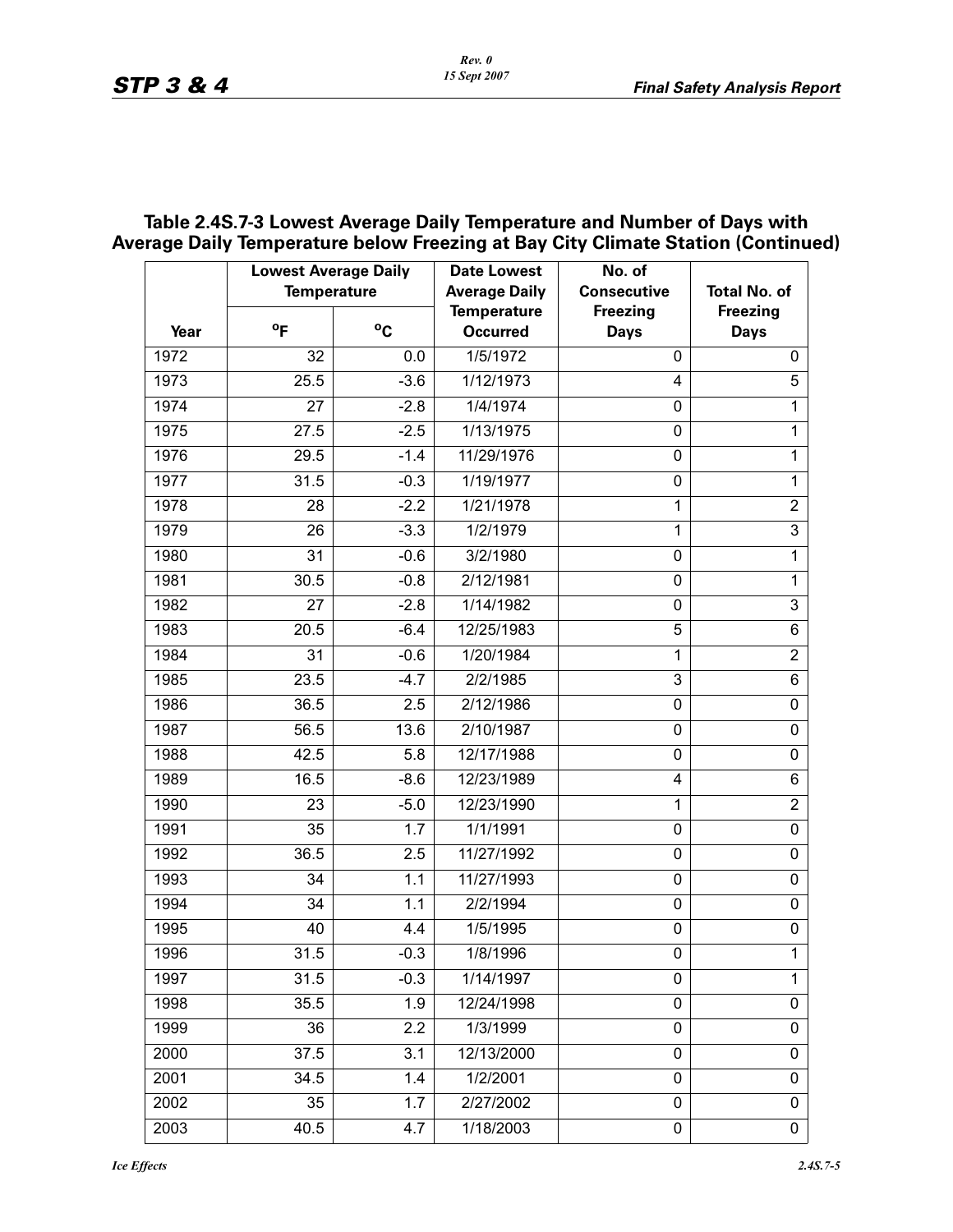## **Table 2.4S.7-3 Lowest Average Daily Temperature and Number of Days with Average Daily Temperature below Freezing at Bay City Climate Station (Continued)**

|      | <b>Lowest Average Daily</b><br><b>Temperature</b> |             | Date Lowest<br><b>Average Daily</b>   | No. of<br><b>Consecutive</b>   | <b>Total No. of</b>            |
|------|---------------------------------------------------|-------------|---------------------------------------|--------------------------------|--------------------------------|
| Year | οF                                                | $\rm ^{o}C$ | <b>Temperature</b><br><b>Occurred</b> | <b>Freezing</b><br><b>Days</b> | <b>Freezing</b><br><b>Days</b> |
| 2004 | 33.5                                              | 0.8         | 12/26/2004                            | 0                              |                                |
| 2005 | 33                                                | 0.6         | 12/9/2005                             | 0                              |                                |
| 2006 | 40.5                                              | 4.7         | 2/19/2006                             | 0                              | 0                              |
|      |                                                   |             | Average (days)                        | 0.5                            | 1.2                            |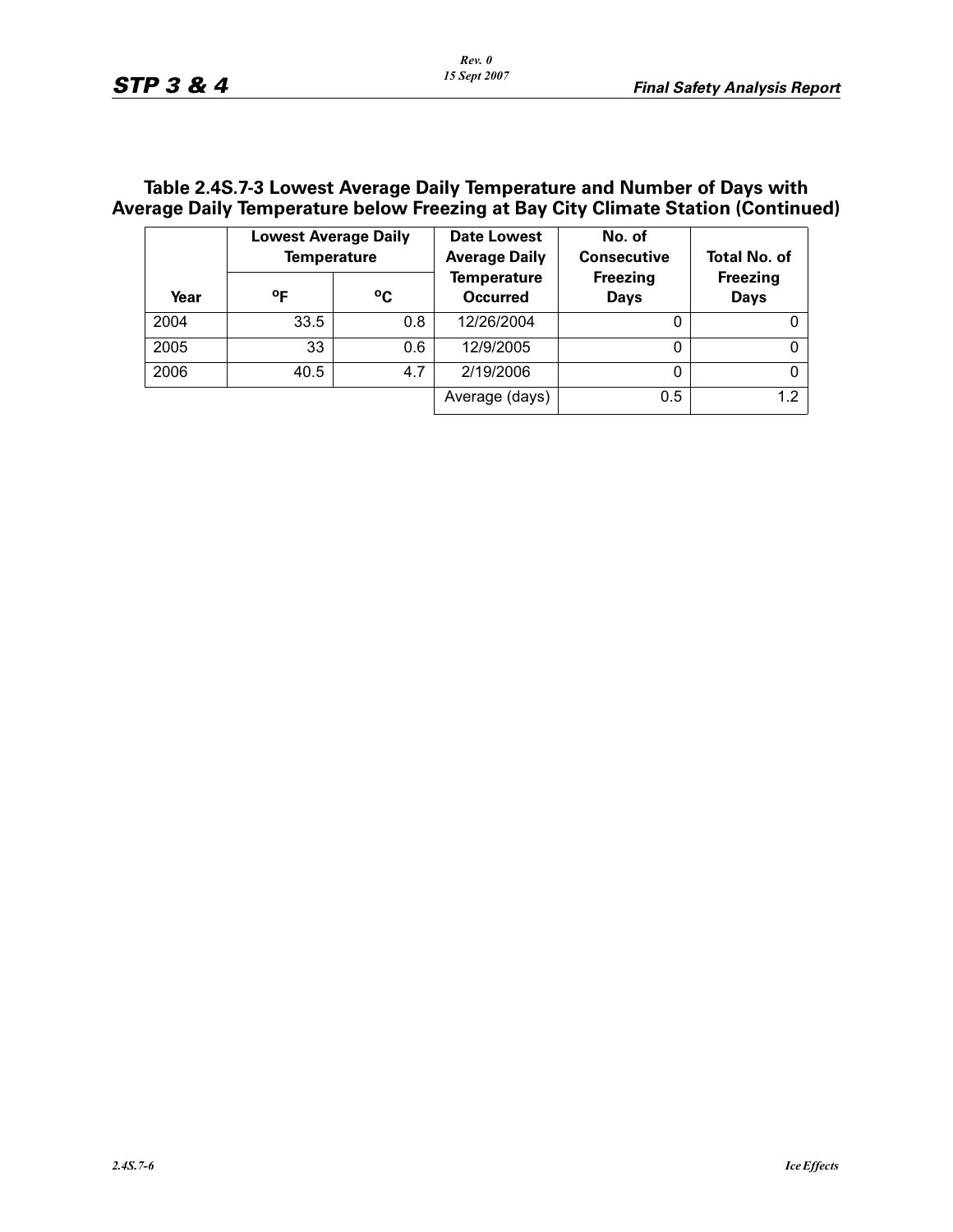